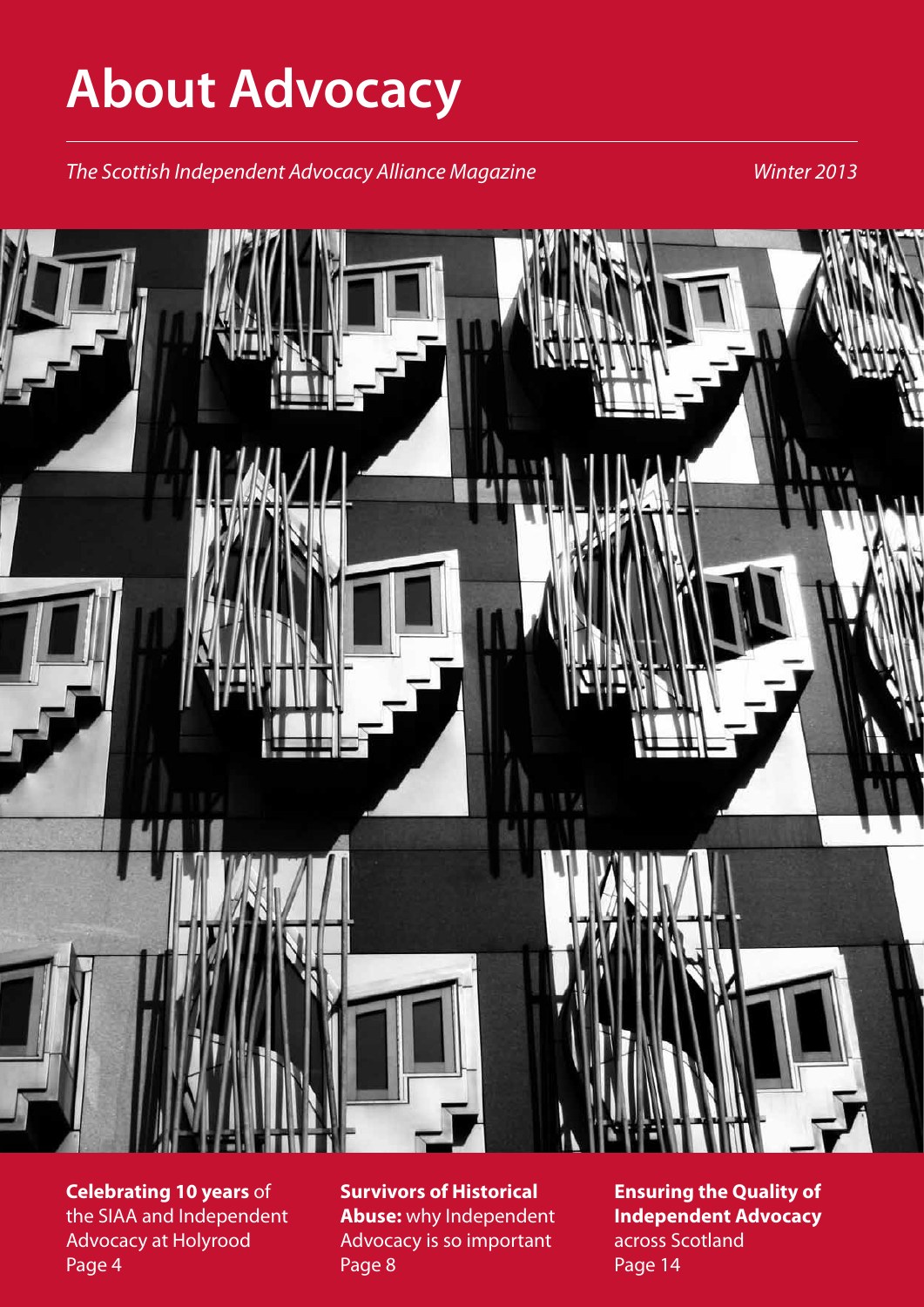### **Contents**

- 3 SIAA News
- 4 Independent advocacy and 10 years of the SIAA —a Celebration
- 6 Putting things right
- 8 Why independent advocacy is so important to Scottish victim-survivors of historical abuse
- 10 Families at risk
- 11 Scottish Families: Advocacy for families affected by alcohol and substance misuse
- 12 Independent advocacy for people with drug problems
- 14 Working to ensure the quality of independent advocacy across Scotland
- 16 SIAA's 2013 AGM and conference

### **Editorial**

On November 15<sup>th</sup> we hosted our 2013 Annual General Meeting and conference. This year we were delighted to welcome Jim Martin, Scottish Public Services Ombudsman as our keynote speaker. The afternoon included a number of workshops providing opportunities for discussion on practice issues and to exchange and share experiences. Photos from the day can be found on the back page.

We continue to lobby for and support ever wider access to independent advocacy. One area of potential need is for participants in the proposed National Confidential Forum (NCF) for people who were victims of abuse in care. David Whelan, himself a victim of childhood abuse in care and author of *No More Silence*, is a member of the NCF reference group. In this edition he writes about the importance of access to independent advocacy for Scottish victim-survivors of historical abuse.

*Muriel Mowat,* Guest Editor

#### **Next issue:**

Please contact enquiry@siaa.org.uk if you have content for a future edition.

#### **Thank you:**

The SIAA would like to thank all the individuals who have contributed to this magazine.

Printed in Scotland using FSC certified paper and vegetable-based inks. Cover image by Paul Joesph.

#### **Disclaimer:**

The views expressed in this magazine are those of the individual authors and should not be taken to represent those of the Scottish Independent Advocacy Alliance.

#### **Guest Editor:**

Muriel Mowat muriel.mowat@siaa.org.uk 0131 260 5380

SIAA London House 20–22 East London Street Edinburgh, EH7 4BN

The Scottish Independent Advocacy Alliance Scottish Charitable Incorporated Organisation Scottish Charity No. SC033576

An electronic copy of this magazine can be downloaded from our website: **www.siaa.org.uk**.

Scottish Independent **Advocacy** Alliance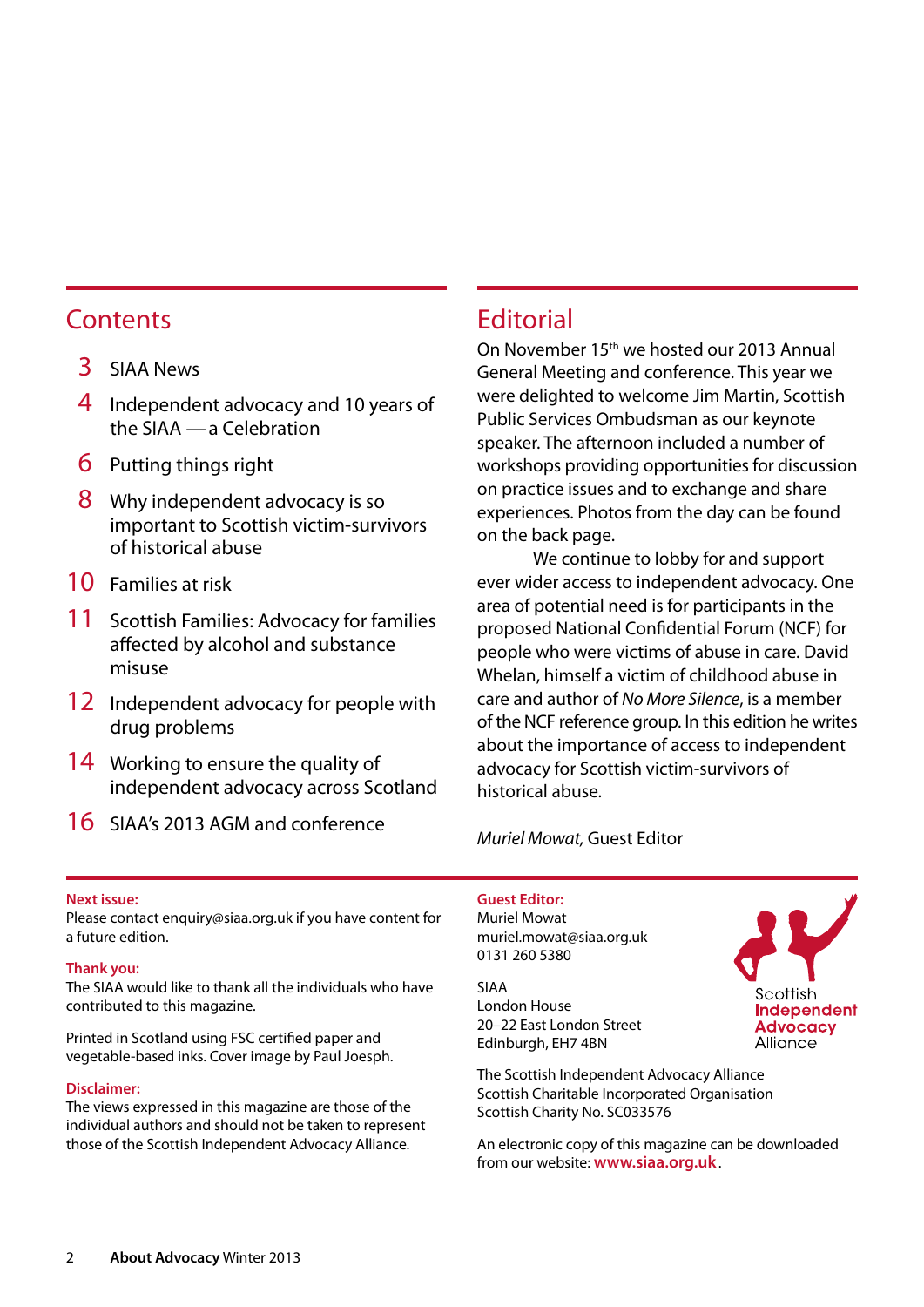### **SIAA News**



#### **Recruitment of new staff**

Since publication of the last edition of About Advocacy we are delighted to have welcomed several new members to our staff team. Sonya Bewsher, Development Worker has been with us now for a few months and has been in touch with many member organisations and others. The Families at Risk project has now started with Anna Chrystal appointed as Project Co-ordinator and Rose McDonald, Project Administrator. See Anna's article for more details about the project and how it is progressing.

Charlotte Lee and Karen Irvine are helping us deliver key pieces of work around our Self-directed Support Project and will be developing guidance for advocacy organisations helping people navigate their way around the new legislation.

Charlotte and Karen are also coordinating the Quality Assurance Pilot Project which will be evaluating a number of advocacy organisations over the coming months. They have begun recruiting sessional evaluators and members for a reference group. For more details on the pilot turn to page 14.

#### **Parliamentary event**

We were delighted with the turnout at our Parliamentary event on 26th September which was sponsored by Jim Eadie MSP. Representatives from many member organisations came along and joined MSPs and other guests from organisations such as the Law Society, the General Medical Council, Self-Directed Support Scotland, the Mental Welfare Commission and others. Michael Matheson, Minister for Public

Health, was the keynote speaker, acknowledging the need for independent advocacy.

#### **Public Bodies (Joint Working) (Scotland) Bill**

Over the past few weeks we have been joining discussions with other interested organisations regarding lobbying and campaigning for the inclusion of a right to access independent advocacy in the upcoming Public Bodies Bill. We expect this work to continue over the coming months and will keep in touch with member organisations on progress.

#### **Developing guidance**

Recently the Law Society of Scotland published guidance for solicitors working with vulnerable clients. Following that publication and discussions with the Law Society we are working on guidance for advocacy workers and organisations working with people who have instructed a solicitor. The Law Society will be assisting with this and we will shortly be recruiting members for a focus group to help with this piece of work.



#### **Updates to the logo and website**

Sharp eyed readers may have already noticed the updated logo on the facing page and above. In the next few weeks look out for the new, improved website.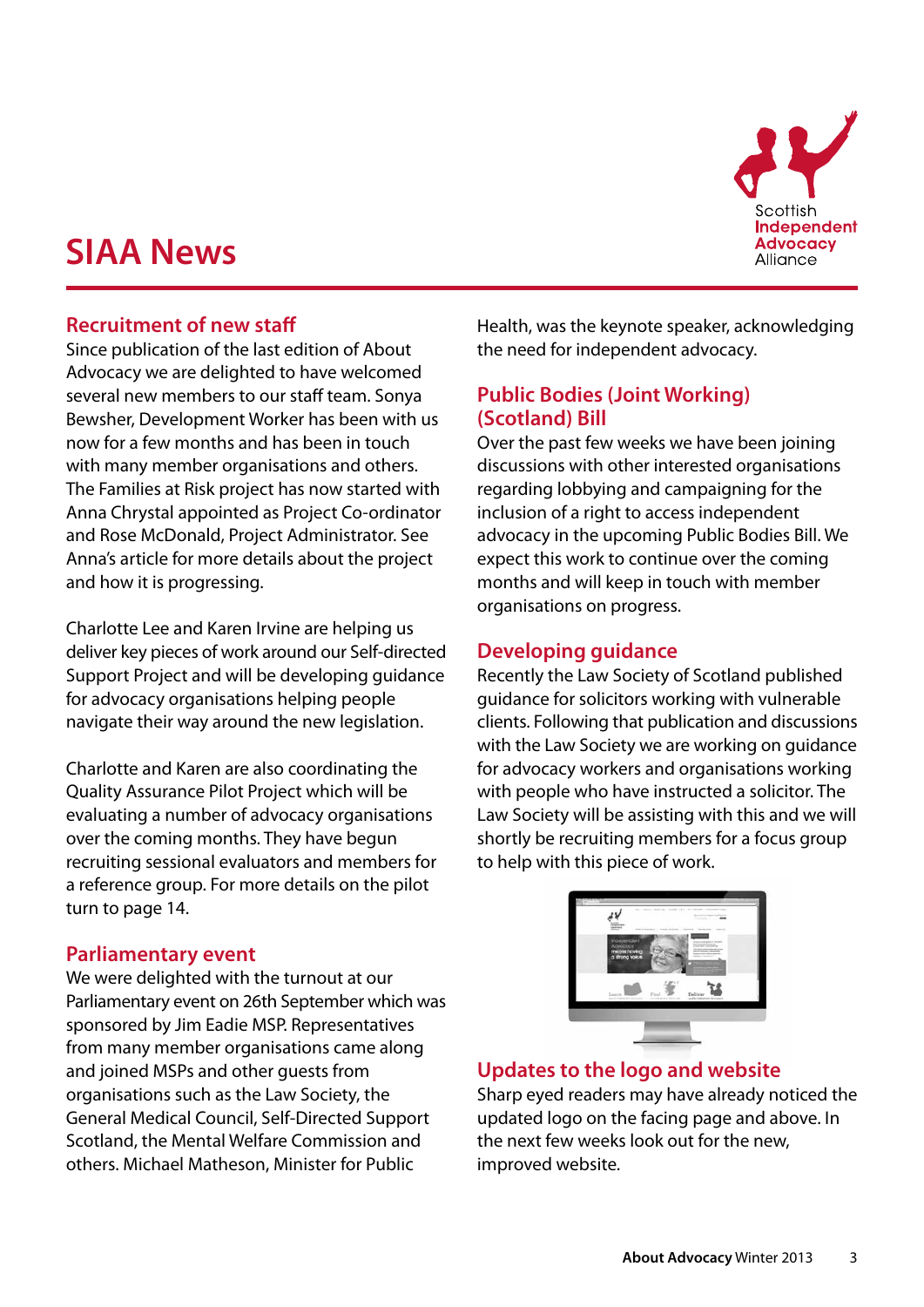

### **Independent advocacy and 10 years of the SIAA** *—a Celebration*

*Sonya Bewsher, Development Worker, SIAA*

*On Thursday 26th September, Jim Eadie MSP sponsored a lunchtime event in the Scottish Parliament to celebrate the remarkable growth and development of Scottish independent advocacy. A number of individuals, organisations and stakeholders came away from their projects to join in and pay tribute to the extraordinary achievements of those people who have laboured, struggled and battled for independent advocacy for over 25 years and mark the 10th anniversary of the work of the Scottish Independent Advocacy Alliance.* 

In his keynote speech Michael Matheson, the Minister for Public Health, congratulated independent advocacy organisations on the important work being done throughout Scotland stating, *'there is still a lot more for us to do in this area.'* He went on to say, *'we need to continue to make sure that those who would benefit from advocacy have the opportunity to get that benefit',* suggesting that there is a firm commitment to ensure that the most vulnerable people in Scotland continue to have their voices heard.

Mr. Matheson responded to comments and questions about information on the accessibility of advocacy, statutory engagement with advocacy and the addition of the right to independent advocacy in any new legislation and within the framework of the Integration of Health and Social Care. The Minister indicated that the *Mental Health (Care and Treatment) (Scotland) Act 2003* would not be replaced by new legislation, but changed through an amending Bill. He also suggested that previous points from the McManus report which proposed an increase in the availability of advocacy in some areas, the removal of the notion that it is prioritised for those subject to compulsory powers, suggestions on how to clarify the process for making a complaint and clarifying the role and functions of an independent advocate would be reconsidered in the Draft Bill. This is extremely important as advocacy services provide support and a means of representation for vulnerable individuals to retain as much control or influence over their care as possible. Currently, under the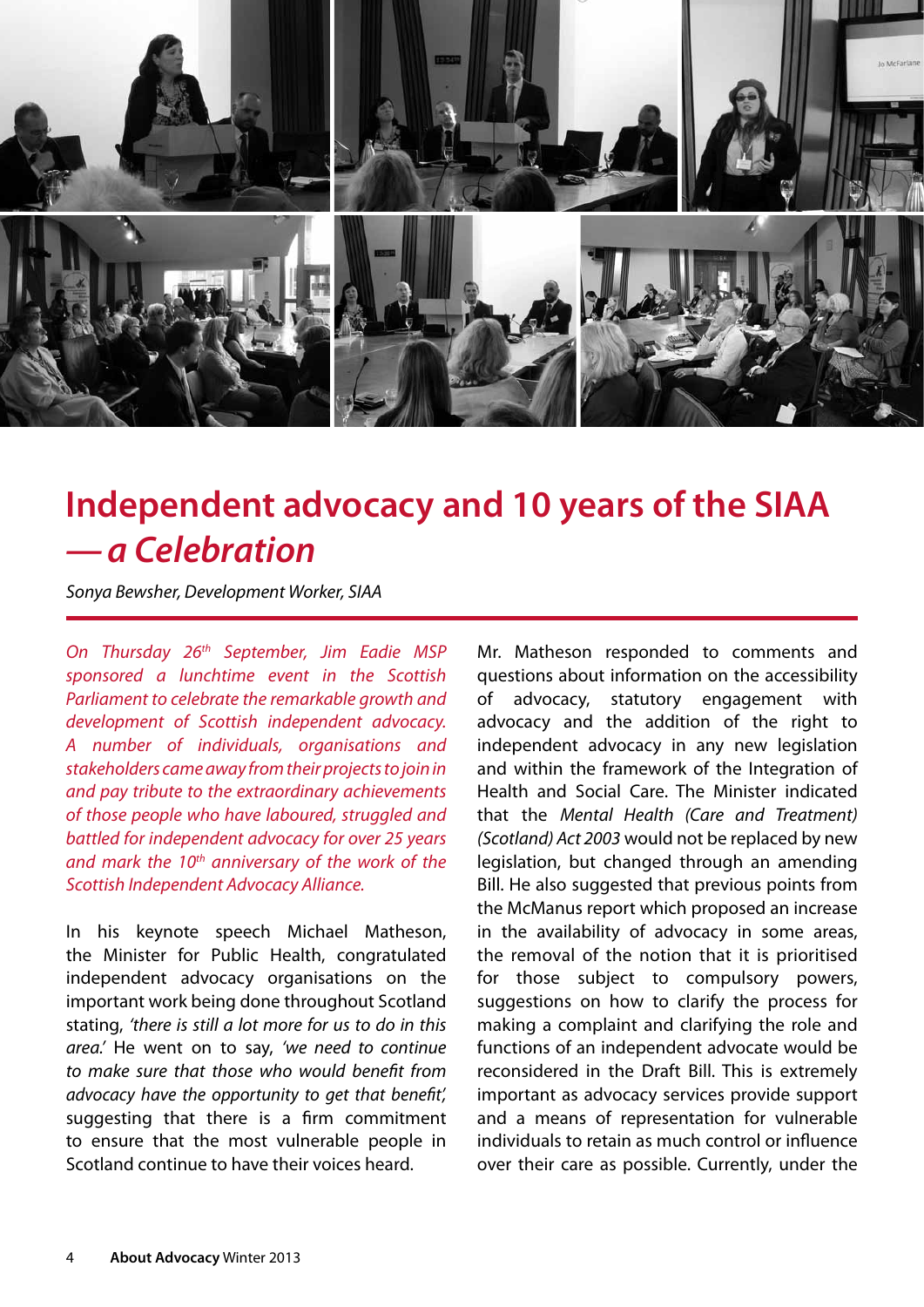2003 Act, advocacy is available to anyone with a mental disorder.

In addition to the Minister the SIAA was pleased to welcome Sue Lavery from the Health and Social Care Alliance who spoke about her and her family's experience of independent advocacy. She described the experience that her father, a retired GP, had when awaiting discharge from hospital and the associated challenges that her family had throughout the process. Sue believes that independent advocacy is a vital factor in supporting some of the most vulnerable people in our society to have a voice and be involved in decisions made about them and their lives. She also recognises, from her own experience, that for many of us there will be times when even the most articulate and assertive amongst us need the support of independent advocacy. This was eloquently supported by Gordon Thomson, Chairperson of the SIAA and Manager of Ceartas, with his words, *'people are the heart of what we do.'* 

Perhaps the most enjoyable part of the event was the performance by Jo McFarlane, activist and performance poet who has used mental health services for many years. Jo has been involved in advocacy as a worker and campaigner for many years and has recently donated a collection of her poetry entitled *AWOL: Absent without Leave Invisible When Here* about independent advocacy to the SIAA in celebration of the achievements of the Scottish advocacy movement over the last 25 years.

The reception opportunely coincided with a Parliamentary Motion, lodged by Malcolm Chisholm MSP on 19th September which was well received with cross-party support from 35 MSPs. The Motion put forward:

*'That the Parliament welcomes the publication of the Scottish Independent Advocacy Alliance's report,*  Towards the Future: A brief history of advocacy in Scotland*; notes that the report highlights* 

#### **AWOL** *Absent without Leave Invisible When Here*

*Power To The People We formed alliances, began to advocate for change.*

*It took forever, takes forever, sometimes we are angry by the obstacles we face.*

*But never will we let the dream we hold so dear become just that.*

*For we have fought so long, become so strong, voiced our vision clearly and they're listening now to what we want.*

*The ground is shifting slowly and the revolution's here to stay.*

*Power to the People is our song for in the struggle to be equal we belong.*

*Jo McFarlane*

*the growth and development of independent advocacy in Scotland; believes that best practice in the delivery of independent advocacy is steadily improving; affirms the importance of both NHS and local authorities following the guidance for commissioners; welcomes the increased availability of independent advocacy for the most vulnerable members of society, and considers that there is a need for wider availability of independent advocacy for all who need it in Edinburgh Northern and Leith and throughout Scotland so that they can lead fuller and more independent lives.'*

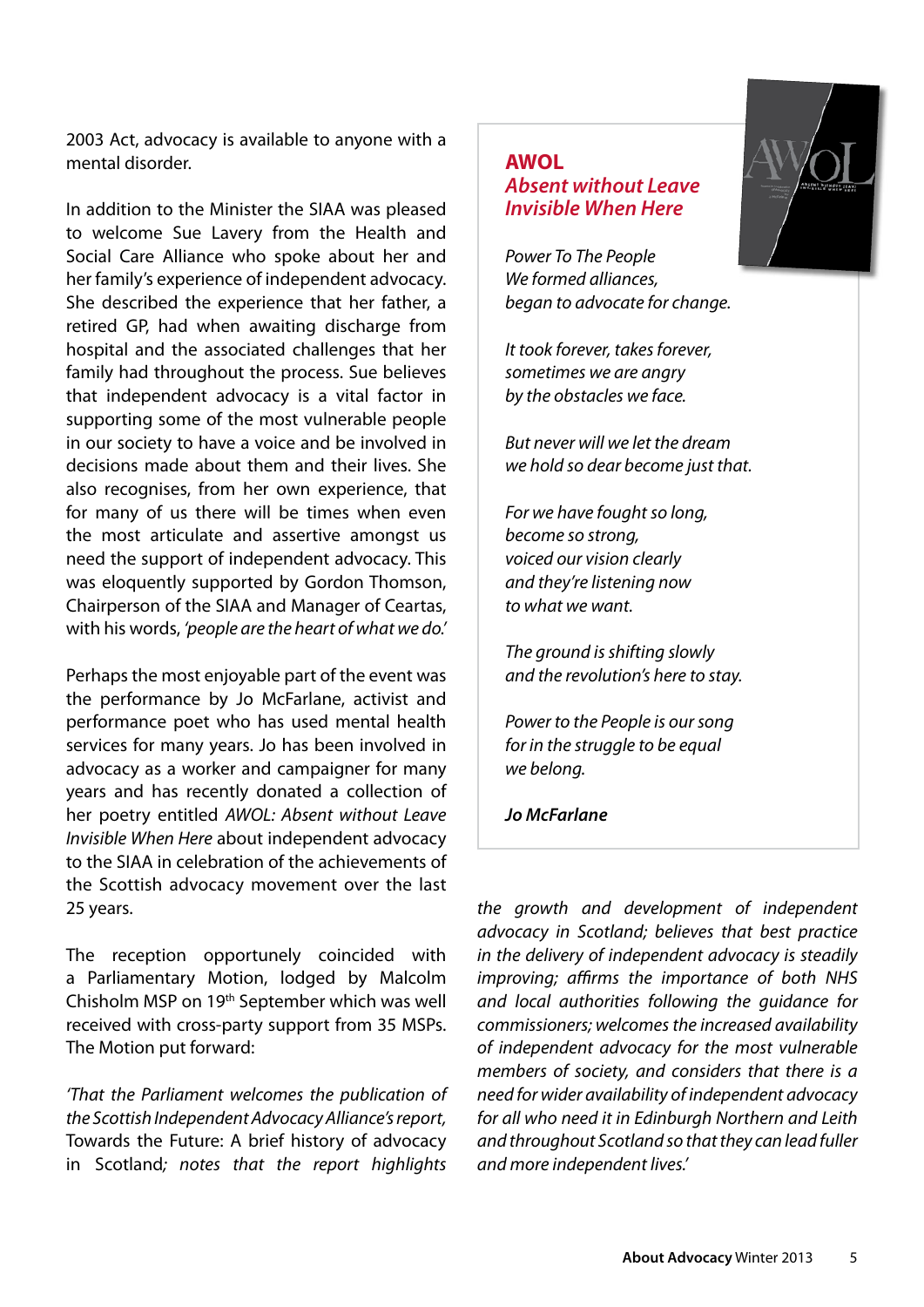

*Jim Martin, Scottish Public Services Ombudsman, speaking at the recent SIAA AGM*

# **Putting things right**

*Emma Gray, Head of Policy and External Communications, SPSO*

*At times in our lives, we all come across poor service. We know it when we see it—a GP or a council housing officer who seems uncaring or unprofessional, a delay in receiving a benefit we're entitled to, a bureaucratic wall when we expect support.*

When a poor service is delivered by people working for a public service organisation, it can feel like there's no point complaining. We may feel that the organisation is too big and we won't be heard, or that the complaints process is too complicated to get into. Sometimes we can worry that making a complaint will make no difference or may even lead to a worse service.

At the SPSO, we believe that complaining can and should have positive results, both for the person making the complaint and for the organisation that is complained about. The person making the complaint always has the right to ask an organisation to look at what went wrong. Doing this gives the organisation an opportunity to look again at the issue and, if something has gone wrong, to try to put things right. If they are an organisation that handles complaints well then they will learn

from their mistakes and try to make sure that the same things will not happen to someone else. The SPSO can normally only look at complaints that have been through the complaints process of the organisation concerned first. We realise this can be off-putting, but giving the organisation the chance to put things right is a very important way of helping organisations improve. If someone is still unhappy after that, they can complain to us.

Our service is free and independent. We are an alternative to the courts, so if someone is already using a lawyer then they are unlikely to be able to use our service as well. It's also important not to wait a long time before complaining to us, as we can usually only deal with issues that the person complaining knew about less than 12 months ago.

We cover most public services in Scotland, including:

- • Councils
- The NHS
- Housing associations
- Prisons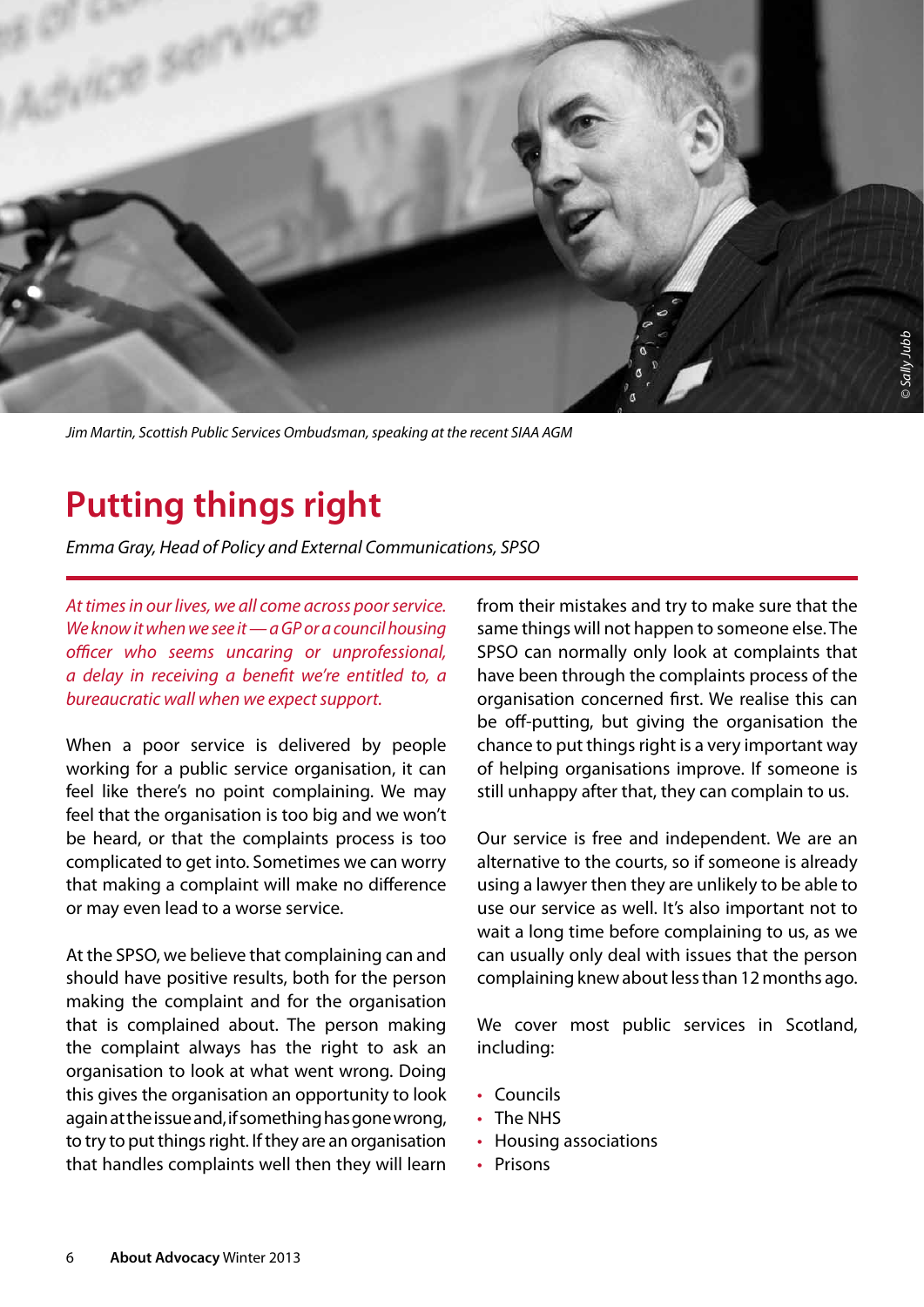

- Universities and colleges
- The Scottish Government
- Most regulators, inspectorates and commissioners.

When we take on a complaint, we take evidence from both sides and come to a conclusion, usually either upholding or not upholding the complaint. We can make recommendations to put the person back in the position they would have been in (where this is possible) if the service had been delivered properly in the first place. We can also make recommendations to try to ensure that the same thing doesn't happen to someone else.

#### **Case study**

A complaint (case 201104966) was brought to us by an advocate and was about the care of a woman who had Down's Syndrome, a learning difficulty and severe dementia. The woman had no family and no welfare guardian. The advocacy worker had been appointed to ensure that her rights were enforced and protected.

The advocacy worker complained to us after the woman's death about two aspects of her care decisions taken by staff about artificial feeding and lack of consultation with the advocacy worker about a decision taken in advance not to resuscitate the woman if she had a cardiac arrest. We upheld these complaints and a further complaint about an inaccuracy in the health board's response to her complaint. We were critical of the quality of decision-making, consideration of capacity issues and recording of these issues with respect to a most vulnerable member of society. We made a number of recommendations

to the health board to ensure that the same things will not happen again to someone else.

We publish our decisions on our website to raise awareness of our findings as a tool for learning and improvement. We anonymise the reports, taking out any information that might identify someone. To search the reports, visit **www.spso.org.uk/our-findings**.

#### **Closer working with advocacy groups**

We take complaints directly and from advocates on behalf of someone else. We are keen to maintain and build on our relations with advocacy services. We have set up a sounding board to help us learn more about how people access our service and more about the barriers to complaining. The SIAA are on the board, along with Citizens Advice Scotland, the Tenant Participation Advisory Service, Patient Opinion, Alliance Scotland, Consumer Futures and others.

With input from the sounding board and elsewhere, we will continue to develop ways of raising awareness among hard-to-reach or typically excluded users of our service. We want to ensure that the routes to our service are open to all. One of our projects is to develop an advice section on our website, with tools for advocates and good signposting to where people can find support. If you can help us in this, please be in touch at **egray@spso.org.uk** or call 0131 240 2974.

For advice or to find out more, call Freephone 0800 377 7330 or visit **www.spso.org.uk**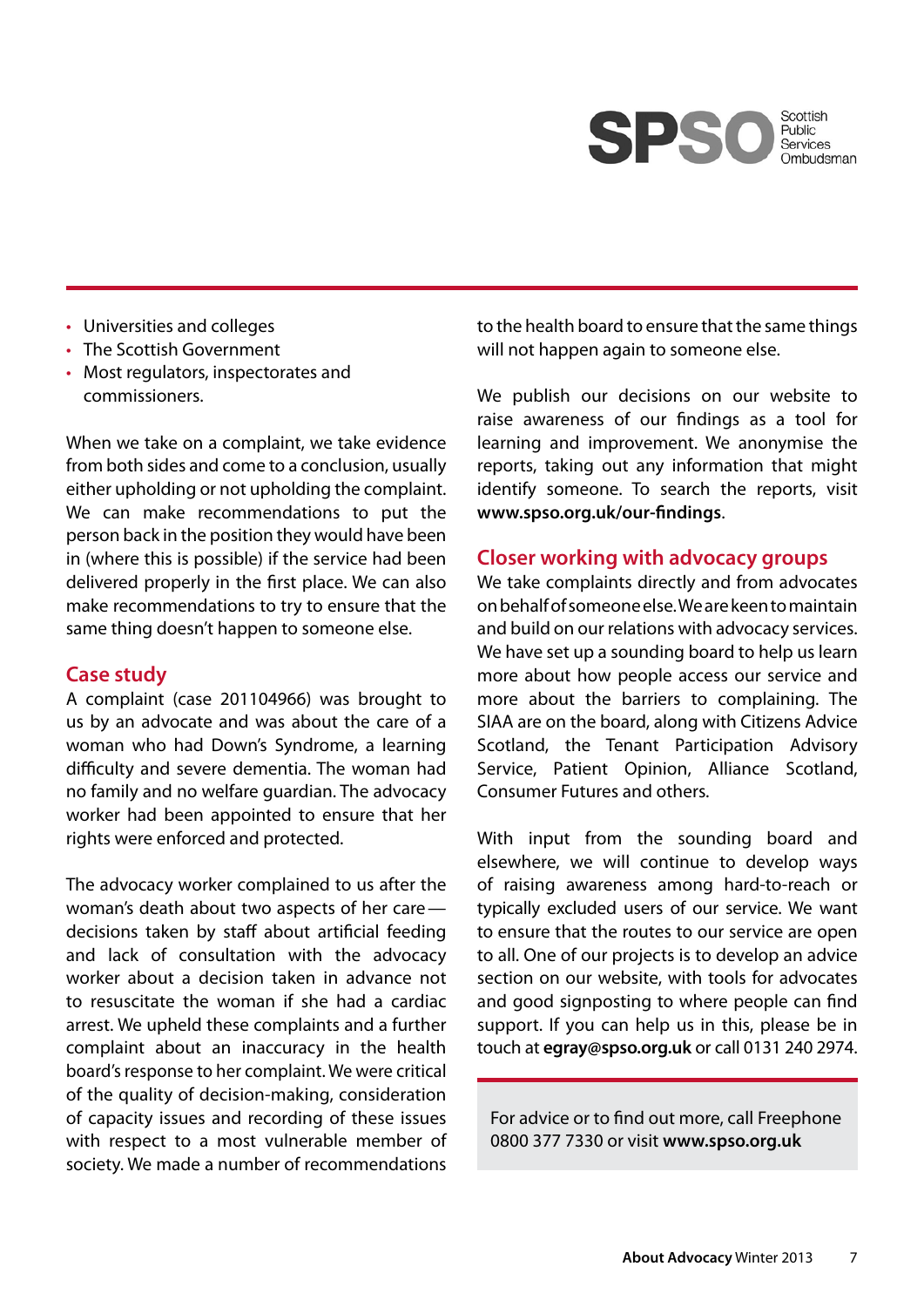# **Why independent advocacy is so important to Scottish victim-survivors of historical abuse**

*David Whelan*



*For many years now former residents of Scottish institutional care have been campaigning for justice, redress and remedies for the mistreatment and abuse they suffered in the past within the Scottish care system. Former Boys and* 

*Girls Abused in Quarriers (FBGA) have been at the forefront of this campaigning along with others.*

In 2009 the Scottish Government asked the Scottish Human Rights Commission (SHRC) to look into the issues. In 2010 the SHRC proposed a human rights framework for the design and implementation of the proposed Acknowledgement and Accountability Forum and other remedies for historic child abuse in Scotland.

In early 2013, following a consultation involving many stakeholders including victim-survivors, the Scottish Government announced the establishment of The National Confidential Forum (NCF). This Forum will be a confidential acknowledgement model only and will offer former residents the opportunity to recount their experiences to a Panel of Commissioners.

In May 2013, FBGA and other former residents gave evidence to the Scottish Parliament Health and Sports Committee regarding the  $1<sup>st</sup>$  stage legislation process for the NCF. We highlighted the lack of Advocacy, justice, redress and remedies in the proposed legislation.

Former residents affected by historical abuse have a wide range of issues still to be addressed. This is one reason why independent advocacy is so important for this group of vulnerable adults, to help fully realise their rights. Independent advocacy can assist former residents to access resources, funding, information and services.

Advocacy is a process of supporting and enabling people to explore choices and options, express their views and concerns and defend and promote their rights while ensuring transparency in actions and decision making processes. Advocacy can help individuals understand the processes they may engage in. Many former residents are simply not aware of what rights they have. Many are extremely vulnerable and some have severe mental health issues and learning disabilities.

Skilled and experienced independent advocates are required to enable many former residents to have a voice that is heard. This will ensure that their views and opinions are fully considered when processes such as the NCF are being developed, considered and implemented.

Where victim-survivors give their accounts to Inquiries they can find that the purpose, breadth and intention of the Inquiry is not what they had hoped and does not lead to effective closure. This mismatch of what is hoped for by victim-survivors and that which is actually delivered by such Inquiries is often the source of retraumatisation, distress, mistrust, confusion and a general feeling of not wishing to engage in further disclosures and narrations or processes that have proved so fruitless in the past and to-date.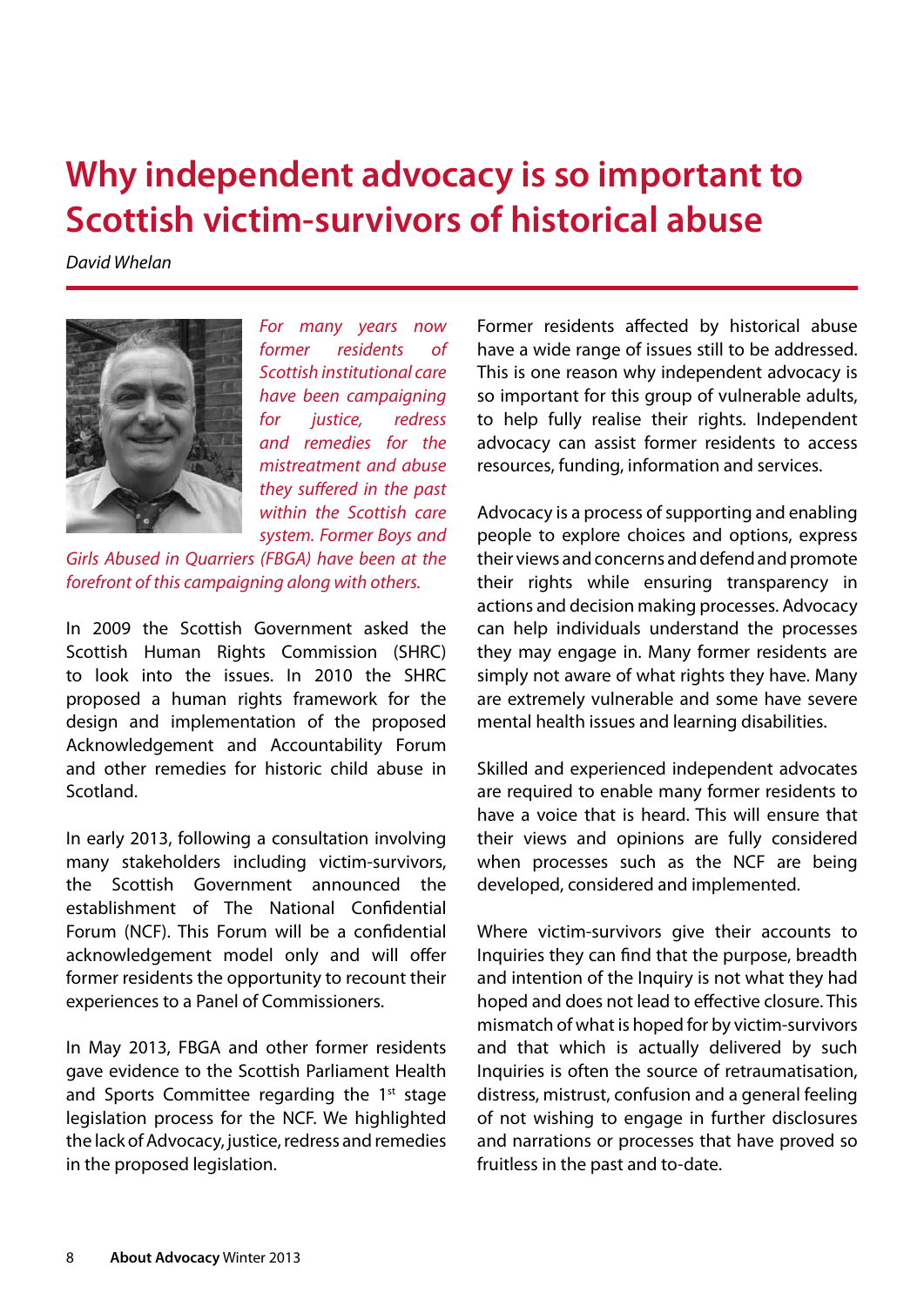Former residents have to fully understand all the processes, such as the National Confidential Forum, that they engage in and exactly what such

participation will actually entail. They may require help in accessing the NCF and may need access to independent advocacy to help them make fully informed decisions and choices about participating. Some former residents with severe mental health issues have a statutory right to independent advocacy.

Any conflicts of interest for organisations providing advocacy to former residents should be minimized and, preferably, completely avoided. This is of particular importance as many former residents are very mistrustful of the system based on their past

experiences in seeking redress and remedies. Rights have been violated. The State and, in some cases, organisations where the abuse took place, have not as yet fulfilled their obligations to victim-survivors. Former residents continue to feel excluded, and there appears to be a general misunderstanding in the community with unfair perceptions of those victim-survivors who suffered harm and abuse in the past within the Scottish care system.

Former residents require various forms of advocacy; some can self-advocate, others require case or short term and long term advocacy.

*"Skilled and experienced independent advocates are required to enable many former residents to have a voice that is heard."*

Advocates will be required to have a wide range of skills and knowledge of where to access other necessary types of support to signpost people

> on to. Former residents may require help with a wide range of issues such as: literacy, benefit claims, housing issues, access to records, contacting social services, assistance with ongoing legal issues, possible support through the Justice system and help in locating opportunities such as further education. They may also require help and assistance to engage with

> > organisations where the abuse took place aiming to resolve any outstanding issues amicably.

Access to independent advocacy is important as it can support former residents to have their rights upheld and to access

what support and assistance they need. Access to independent advocacy can help to achieve justice, redress, equity and focusing on the fundamental human rights of all those who suffered abuse and harm in the past Scottish care system.

David Whelan, Author *No More Silence* Harper Collins 2010. David is a former resident of Quarriers and the FBGA spokesperson. He is also a member of the NCF reference group and the SHRC Review group 2013. email: **fbga1@aol.com**, **www.fbga.co.uk**

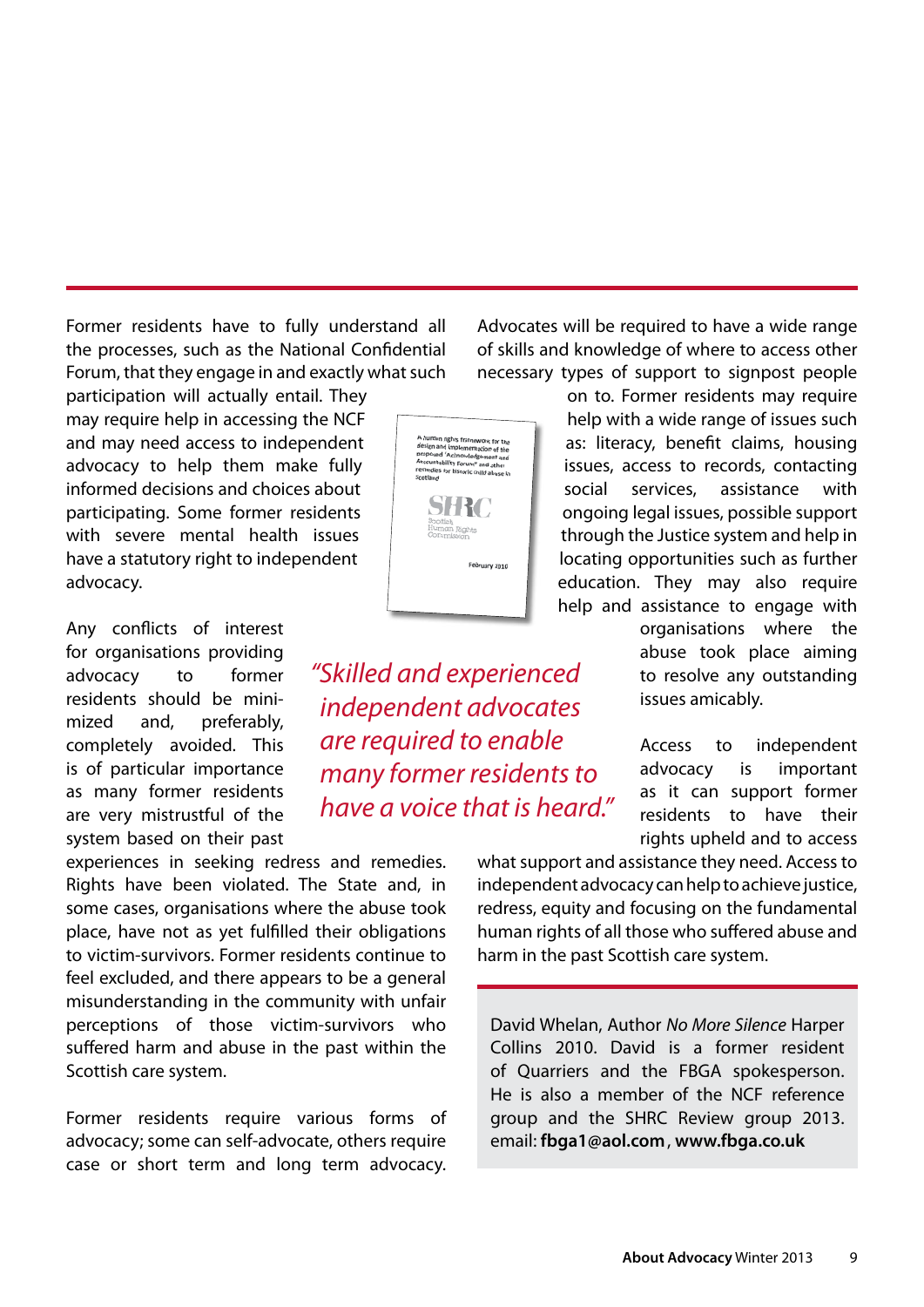### **Families at Risk**

*Anna Chrystal, FaR Co-ordinator, SIAA*





*Earlier this year the SIAA was successful in a bid to the Third Sector Early Intervention Fund for funding for a project that aims to support advocacy for families facing child protection issues. We are delighted to welcome Anna Chrystal and Rose* 

*McDonald to join our team and work on this project. Anna writes:*

Firstly I'd like to introduce myself; I joined SIAA at the beginning of September but I have previously worked for a number of voluntary agencies with clients with varying ages and needs. I also currently still work part time for a project supporting young parent families in an area of deprivation in Edinburgh. Rose MacDonald, the administrator for the project has a background in work with adults with a disability as well as work in mental health.

Currently in Scotland we have over 16,000 children being looked after by the local authority, of this figure more than two thirds are in the placement of a foster carer. This was information gathered for a recent BBC news story focusing on 'vulnerable children being left in family home too long' as a result of the recent report from the Education and Culture committee. The 10th *Report on decision making on whether to take children into care* clearly stated in its conclusion that *'hearing children and young people's voices is fundamental'* and *'we will seek their input'.* Both of these reports highlight the specific need of Families at Risk (FaR) to be supported in a variety of ways and that there is

a key role for independent advocacy in finding a solution to some of the problems that have led to their involvement in the child protection system.

As I embark on the new FaR project for the SIAA my first aim is to gain a better sense of the need for advocacy for families at risk as well as the difficulties in meeting this need. After meeting with a number of organisations and receiving responses from a number of other advocacy projects I have begun to compile a draft guidance document.

*"The aim of this will be to better equip independent advocates and organisations to support such families."*

At the same time Rose and I have been putting together a database to be added to our website with the focus on FaR. We hope this will be a searchable tool to be used by independent advocacy organisations to find additional support services for families in their area but also for general projects to locate their nearest independent advocacy service.

To be included in this database or find out more about the project then please get in touch. Rose and I are looking forward to meeting and working with many more people including independent advocates and support and service providers.

For information email **achrystal@siaa.org.uk**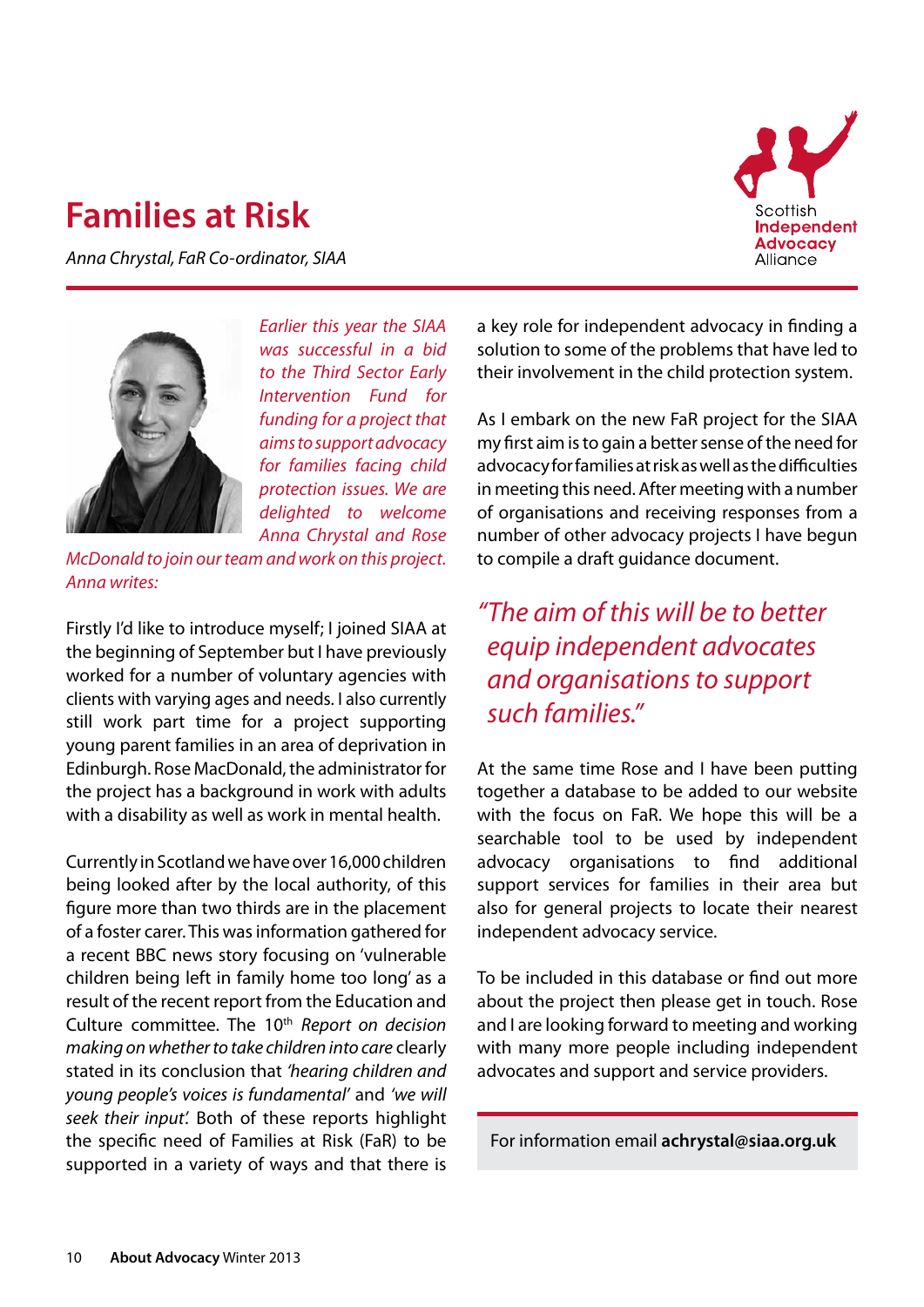### **Scottish Families:** *Advocacy for families affected by alcohol and substance misuse*

*Usman Alim Policy Development Officer, SFAAD*

*Since 2003, as Scottish Families Affected by Drugs, our organisation has been one of four commissioned by the Scottish Government to help deliver its drug (and also now alcohol) strategy in addition to helping formulate and develop Scotland's drug and alcohol policies.* 

Scottish Families' mission is to support families across Scotland who are affected by the substance misuse of a loved one and raise the awareness of the issues affecting them. We want to see a Scotland which recognises and supports the needs of families affected by alcohol and drugs to help play a part in the recovery process of their loved one. We also want to see a Scotland which recognises that families need to recover too.

To date, Scottish Families Affected by Alcohol and Drugs has numerous achievements to its name which include: providing help and support through our free and confidential helpline (managed by staff within office hours and by volunteers out with); web based support; working with and providing specialised training and capacity building support to over 60 local peer led support groups and local treatment services across Scotland. Scottish Families is also a membership organisation and we aim to expand this over the coming months and years. Scottish Families also aims to expand by having recently developed Family Support Development Officer posts embedded in drug and alcohol services in every local authority across Scotland.

Scottish Families offers vital support to families in need, be it by working with existing family support groups across Scotland, establishing new groups such as in East Dunbartonshire or working with the Scottish Prison Service and Police Scotland in offering family inclusive practice training to the workforce. We also recognise and appreciate the value of advocacy in addition to the support we offer.

*"The work and role of the Scottish Independent Advocacy Alliance is also vital and commendable and we were interested in learning of the training developed by the SIAA for advocacy organisations who work or aim to work with people with addictions."*

We aim to keep this partnership work going and will continue to do so in order to better support our membership base and further the aims of advocacy in general.

**Scottish Families Affected by Alcohol and Drugs is here to help.** If you or anyone you know feels we can be of any assistance, please do get in touch by calling our trained volunteers operating our helpline on 08080 10 10 11 or visiting our web based support available at **www.sfad.org.uk** 

For those of you who use social media, please follow us on **Twitter** and like us on **Facebook**.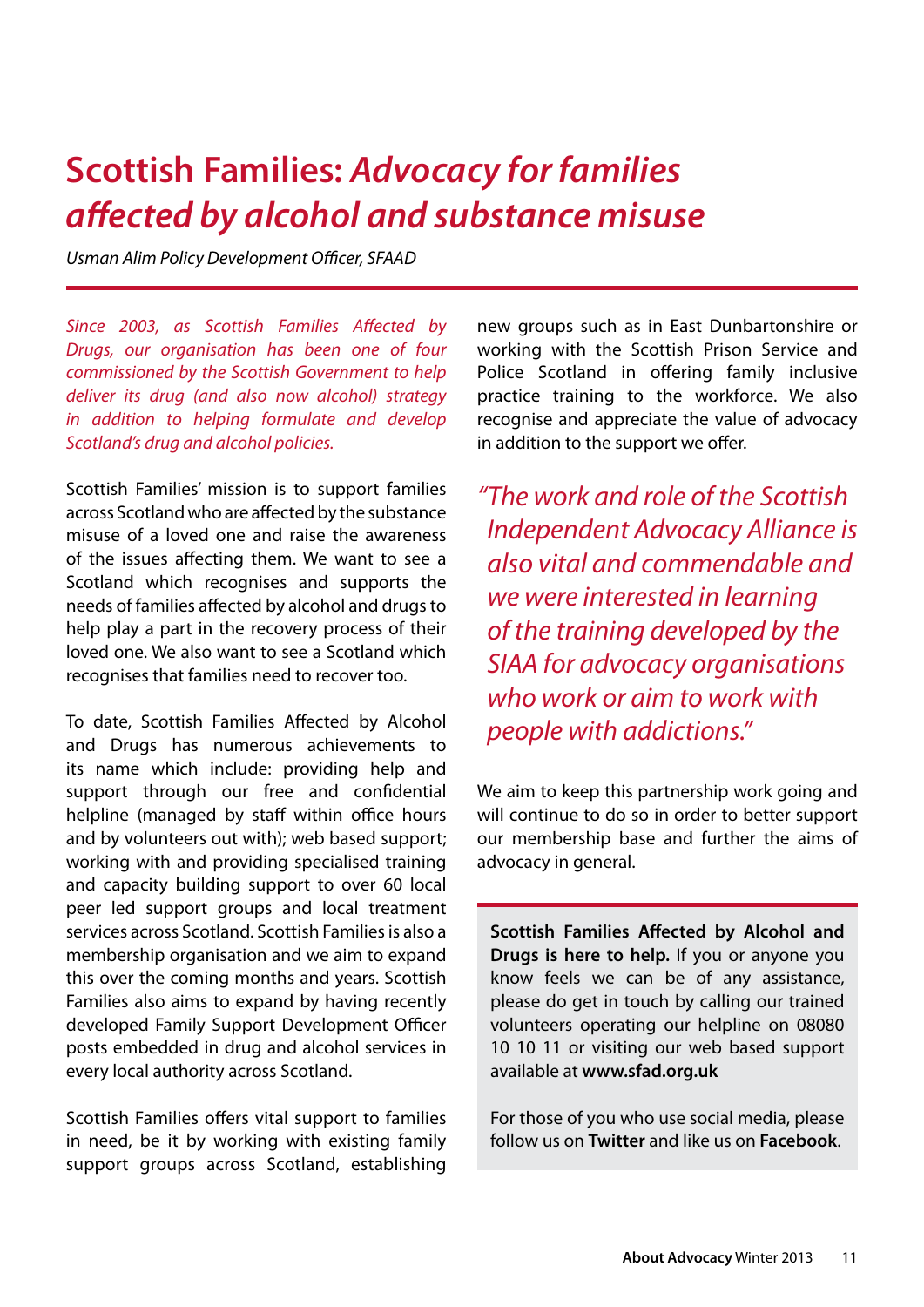

# **Independent Advocacy for people with drug problems**

*Muriel Mowat, Operations Manager, SIAA*

Whilst developing *The Road to Recovery* strategy in 2008 the Scottish Government identified the important role that independent advocacy could play in supporting recovery within Scotland.

The SIAA report, *Available for All?*, provided a picture of best practice in relation to independent advocacy for those affected by problem drug misuse and identified ways to support building the capacity of independent advocacy organisations in relation to this client group.

The report included findings from a survey of Scottish advocacy organisations which identified existing advocacy provision and barriers to accessing advocacy for people with drug problems. Many advocacy organisations identified lack of relevant knowledge as a barrier to providing advocacy in this situation. It was in response to this need that a training pack for advocacy organisations was developed.

Following the development of the pack the SIAA agreed a proposal with the Scottish Government Drug Policy Unit to deliver the training to workers from advocacy organisations across Scotland. The aim was to help increase the confidence of advocates in this work, reduce barriers to access and also increase the confidence of those individuals seeking advocacy support.

A total of 80 people from 26 advocacy organisations attended the training. To make the venues as accessible as possible for all Scottish advocacy organisations the training was delivered in Inverness, Aberdeen, Edinburgh and three times in Glasgow. Also, to support access to

the training for the more remote organisations, funding included travel expenses for participants where required. As a result representatives from Advocacy Western Isles and Advocacy Shetland were able to attend.

Feedback on the training was very positive. All participants particularly valued the input of the co-trainer who spoke of his personal experience of drug problems. They also valued the learning and the opportunity to discuss practice issues with other advocates. When asked what they liked best about the day and why, comments included:

#### *'Enjoyed all of it'*

*'[The training] was a realistic look at substance misuse and addiction'*

*'Great day, thank you'*

#### *'Extremely informative'*

Many did not respond to the question about what they liked least and why. Of those who did respond most said they felt it was a great deal of information to pack into a single day of training.

At the end of each session participants were asked to note what actions they planned over the coming months to support the development of wider access to advocacy for those with problem drug use. The majority plan to raise awareness of advocacy through advertising, contact with relevant support agencies and by visiting groups such as those in Recovery Cafes.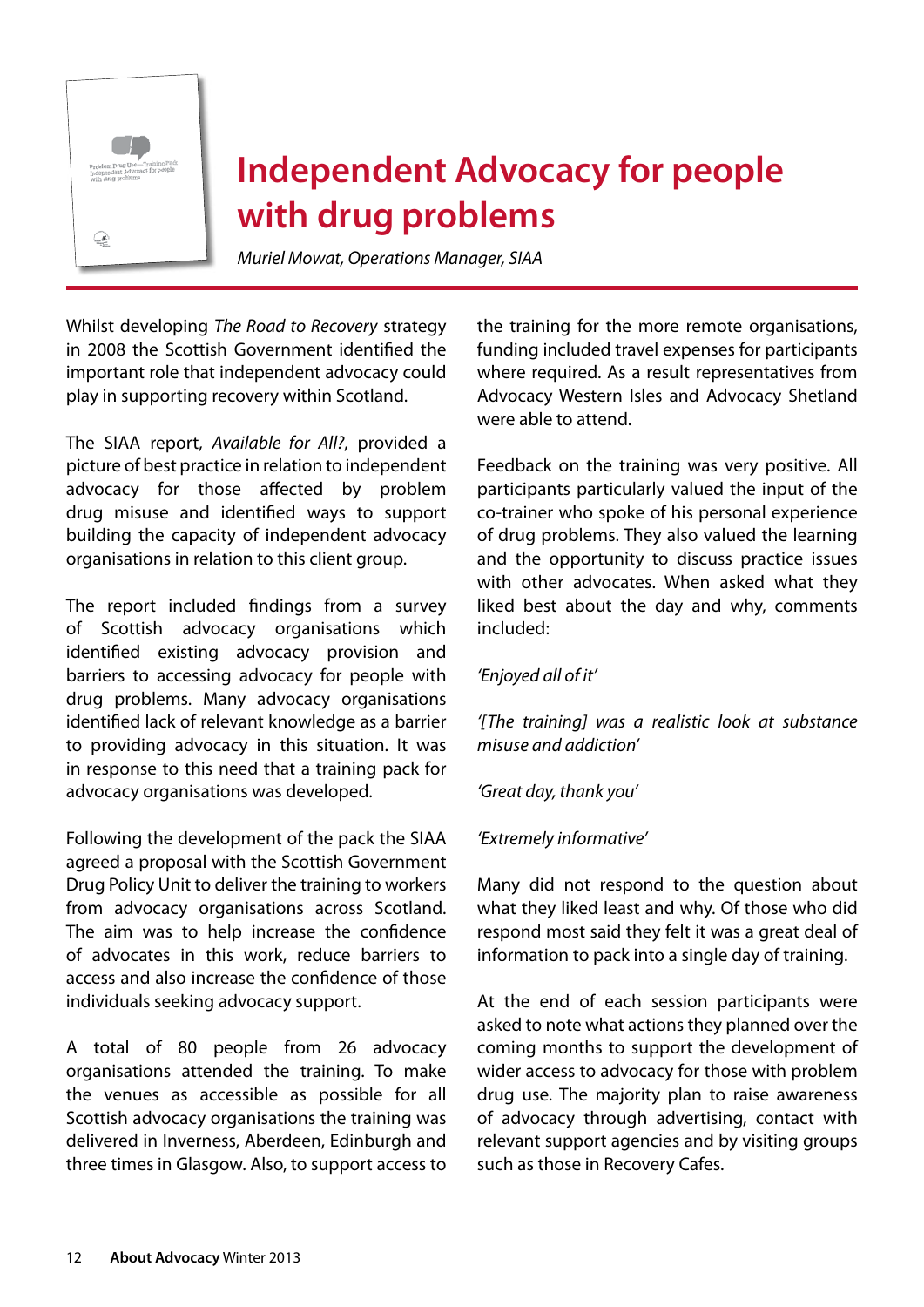### *Available for All?* Recommendations

- Independent advocacy should be made available across Scotland for individuals with problem drug use. This advocacy should be available for support in dealing with a range of problems. Both individual and collective advocacy should be developed.
- There is a need for resources to be made available to ensure access to independent advocacy for individuals with problem drug use. When drawing up a Service Level Agreement commissioners and advocacy organisations should ensure that problem drug use is included as an access or referral criteria.
- Advocacy organisations working with individuals with problem drug use should work within the Principles and Standards for Independent Advocacy.
- Resources should be available for independent advocacy organisations to enable the building of links with relevant statutory and voluntary agencies and for assertive outreach to ensure awareness and uptake of independent advocacy amongst individuals with problem drug use.
- Creating opportunities for the development of specialist knowledge in this area for independent advocacy organisations will help improve access to advocacy for individuals with problem drug use.
- Consideration should be given to developing collective advocacy as well as one-to-one advocacy. Collective advocacy can offer mutual support to individuals with problem drug use who may be facing similar difficulties and issues. A collective voice can be stronger than that of an individual, as groups are more difficult to ignore.
- If considering development of a peer advocacy model, sufficient resources must be put in place to ensure that peer advocates are adequately supported in their role and to ensure the delivery of quality advocacy for service users.
- Individuals who are experiencing or have experienced problem drug use should be consulted and involved in the planning and development of independent advocacy for that group.

Over the next few weeks the SIAA will follow this up by writing to all participants asking about the progress of these plans and about how the training has been disseminated to colleagues.

*Available for All?* included a number of recommendations to support the development of wider access to advocacy for those with problem drug use. The reported increase in knowledge and confidence of trainees and their plans to raise awareness of advocacy with relevant groups and

agencies will go some way towards helping this to happen.

We hope that Commissioners of advocacy will further support this aim by thinking about the needs of this group when reviewing their strategic advocacy plans and considering widening access criteria in advocacy Service Level Agreements or Contracts. We also hope that this would be agreed along with additional funding to support an increase in demand for independent advocacy.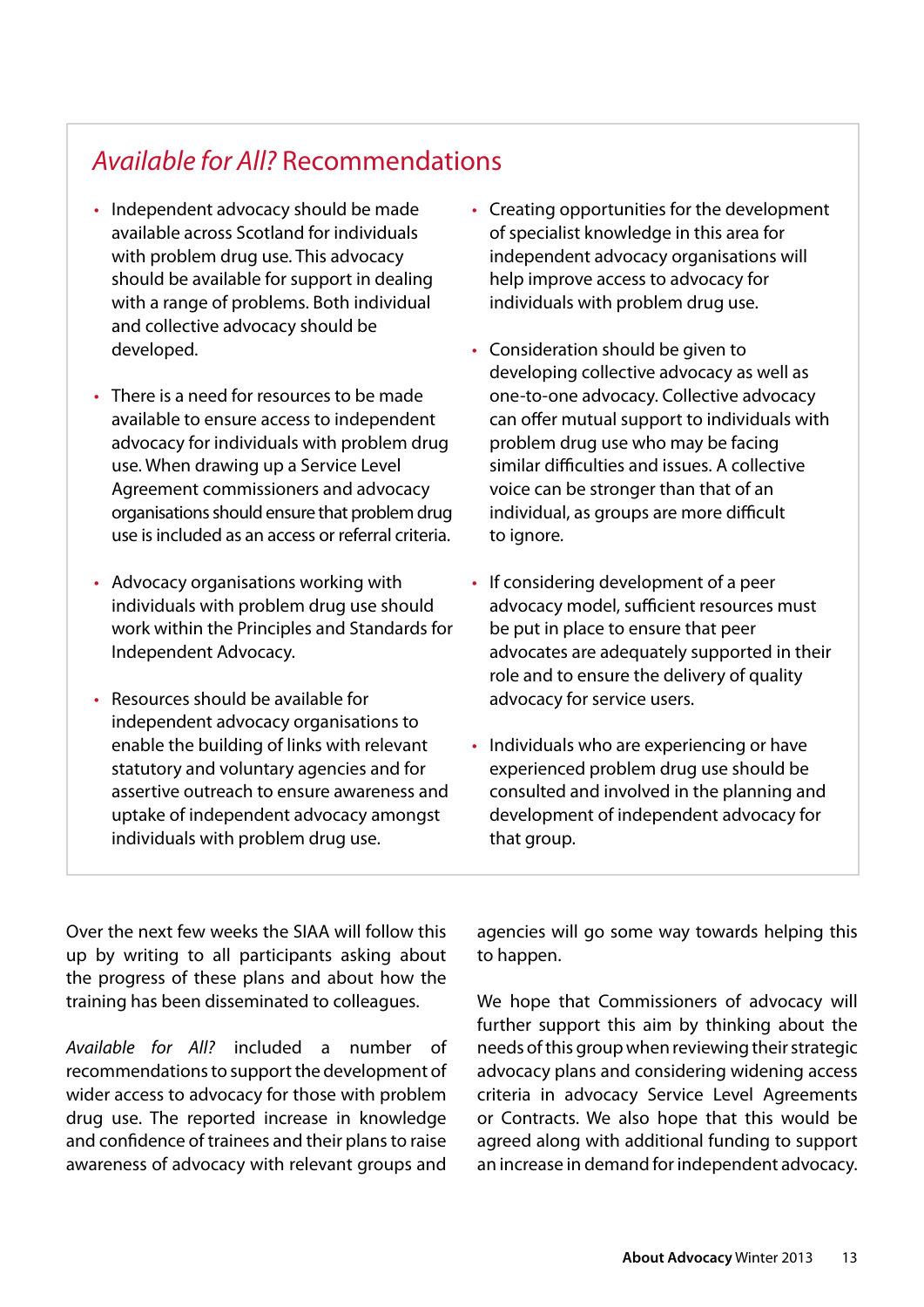# **Working to ensure the quality of independent advocacy across Scotland**

*Charlotte Lee, Quality Assurance Co-ordinator*



#### **Background**

As you will know the SIAA have been working over some years on developing a process for sound and fair evaluation of advocacy organisations. The Scottish Government recently allocated the

SIAA funding to host a pilot project which will run over 20 months from September 2013. The project will build on the evaluation work to date and be mindful of the arm's length approach required to protect the SIAA's relationship with our members.

The project aims to:

- Establish a pilot quality assurance project to measure the quality of advocacy provided in Scotland
- • Ensure clear, transparent and cost effective use of available resources in the delivery of advocacy
- Identify appropriate means of delivering an advocacy quality assurance project in Scotland.

Karen Irvine and Charlotte Lee are delighted to take on the role of co-ordinating this pilot project. They took on this role in August and have started to pull together materials that evaluators will use.

Currently the only option available for commissioners and advocacy organisations seeking external evaluation is to hire freelance consultants. This can be expensive, is not always consistent and the consultants may not be familiar with advocacy.

The SIAA has the skills and knowledge to ensure the evaluation process is tailored specifically for advocacy and can offer support to organisations to meet any recommendations arising out of evaluations.

There is recognition of the potential conflict of interest in the role of the SIAA. Steps have been taken to minimise this. The pilot project co-ordinators and sessional evaluators are selfemployed and not currently working in direct advocacy provision. The SIAA role is focussed on administration, the national context and advice on advocacy practice where necessary.

#### **Taking the work forward**

Karen and Charlotte have started to recruit people who will take on the role of evaluator and will be holding training for them in January. The evaluators will be working in teams of two or three people. Where possible efforts will be made to ensure that each team includes people with a good understanding of independent advocacy, experience of commissioning and delivering independent advocacy and experience of using services or advocacy support.

There is also a Reference Group to support this development work. Its role will be to:

• Inform the work of the Quality Assurance Pilot Project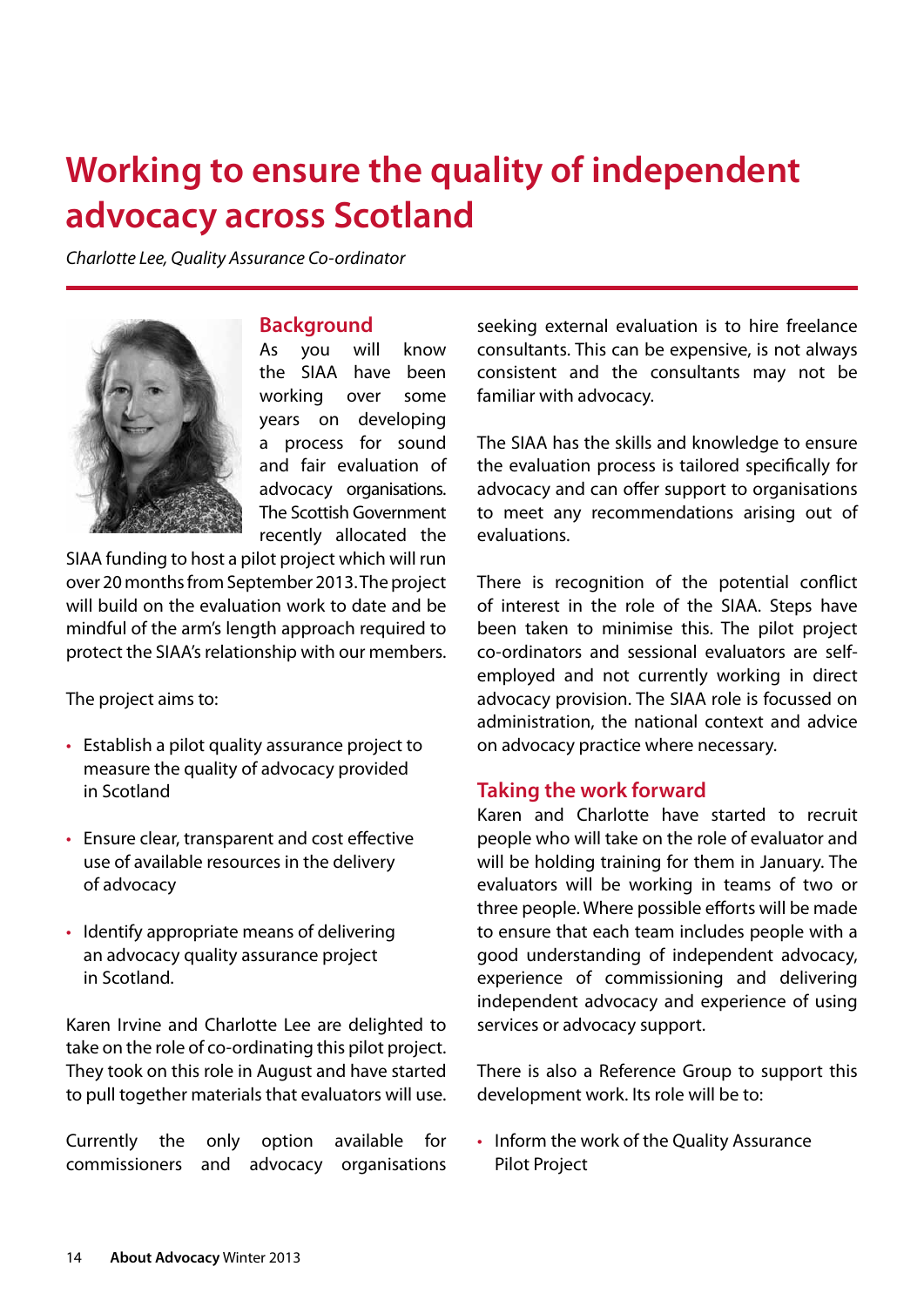

- Be involved in the external evaluation of the Project—this will be carried out by the Scottish Health Council
- Support the development of relationships with all stakeholders
- Represent the work of the Project at events as agreed with the Project Co-ordinators.

The Group includes people with experience of delivering and commissioning advocacy and people with experience of using services.

#### **The SIAA are keen to ensure that people who use services and/or have accessed advocacy support are involved in all aspects of this project.**

If you or someone you know is interested in taking part in the reference group or as part of an evaluation team please do get in touch for more information.

The pilot is testing the use of the *SIAA Evaluation Framework* (2010) in conjunction with the Guide for Commissioners in evaluating the quality of advocacy delivered. The report from the recent consultation on the Guide for Commissioners, carried out by the Scottish Government, is expected soon.

The evaluation process will involve:

• Advocacy organisations submitting a selfassessment to the commissioners and the project co-ordinators

- An evaluation agreement outlining what all stakeholders can expect from the evaluation and what is expected of them
- The evaluation visit, conducted by the sessional evaluators
- • Report presented by evaluators with format/s and access as outlined in the evaluation agreement.

#### **Making use of the Learning**

The SIAA will hold the information gathered during the pilot, not including confidential information about people who took part in the evaluations. This will inform the final report on the pilot project.

We want to ensure that all advocacy organisations and commissioners have the opportunity to make use of the learning from this project both during the pilot and in the longer term. Updates will be provided through the SIAA E-Bulletin and magazine there will also be input from the Co-ordinators and others involved in the pilot at relevant conferences and events. Karen and Charlotte facilitated a workshop about the Quality Assurance project at SIAA's AGM on the 15th November.

If you would like more information or to get involved with the project please do get in touch with us:

**charlotte.lee@siaa.org.uk**, 07918 603792 **karen.irvine@siaa.org.uk** , 07886 118094